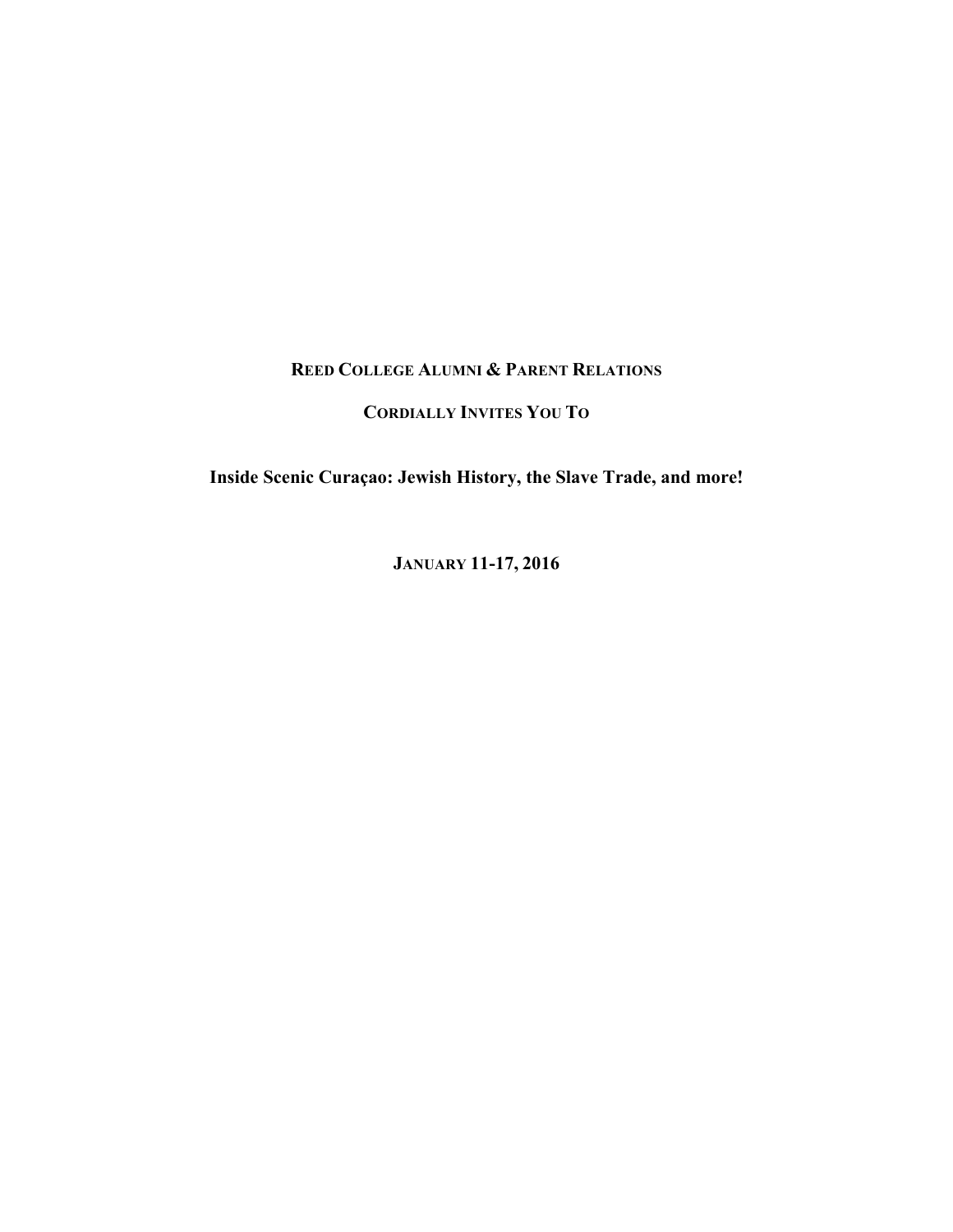# **Inside Scenic Curaçao: Jewish History, the Slave Trade, and more!**

Until 1825, the exquisite Caribbean island of Curaçao had the largest, wealthiest, and best-educated Jewish community in the Americas. Join Professor Laura Leibman and a small group of travelers for this in-depth examination of Curaçao's historical legacy. Part of the Dutch Antilles and located three hours south of Miami, this island is distinguished by a rich and layered history, fascinating material culture, and picturesque and natural beauty. The capital, Willemstad, is a UNESCO World Heritage Site, and the small island boasts wonderful diving, birding, and hiking opportunities as well. The weather will be warm and dry. What better way to start off 2016?

Program features:

- Academic focus: experience the birthplace of Jewish American life. Gain a deeper understanding of how objects of everyday life reflect religious and cultural change.
- Sights to see: world-famous synagogue, cemeteries, and domestic architecture. Amazing wildlife on land and below the water's surface.
- Memorable activities: Gothic cemetery tour. Experience the synagogue's sand floor. See live corals and tropical fish up close and personal. Eat fresh tropical fruits and vegetables from the floating market. Photography: whether you like to capture shots of animals, people, underwater vistas, or historic buildings, this island is a photographer's paradise.

## **Group Leader's Statement**

"I am offering this opportunity to examine and experience Curaçao because I wish more people knew that American Jewish history really began in the Caribbean. The island's main synagogue helped fund almost all early North American synagogues and provided rabbis to lead many of them. Because the island's economy collapsed at the end of the slave trade and because of later preservation efforts, a wealth of exquisite Dutch colonial architecture remains. The island is a living museum to early Jewish American life."

# **DAILY ITINERARY**

Please note: Times and/or order of activities may be subject to change depending on the opportunities provided by the host communities and/or unforeseen circumstances.

# **Day 1: Monday, January 11: Arrival**

Arrival: Depending on where leave from and how you choose to route yourself, you may be spending an evening in Aruba or taking a red eye before landing in Willemstad (or both). No matter your routing, you will be greeted at the airport and driven to your accommodations in a boutique hotel in the heart of Curaçao's historic district and only a short walk to the beach and floating market. In the evening, those who have arrived in time will gather for a reception and program overview.

#### **Day 2: Tuesday, January 12: Synagogue, Fort Amsterdam, Slavery Museum**

We begin in the beautiful Punda and Otrobanda neighborhoods, the oldest portion of the island's major port of Willemstad. Key historical sites to introduce us to the three major cultural influences on the island: the Mikve Israel Synagogue (Jewish), Fort Amsterdam (Dutch), and the Kura Hulanda Slavery Museum (African). Meals: Breakfast, Lunch.

# **Day 3: Wednesday, January 13: Cemetery & Art Gallery**

Curaçao's Jewish community was deeply mystical and some of most elaborate expressions of their beliefs can be found on the gravestones in the island's oldest Jewish Cemetery (Beth Haim Blenheim), the most significant Jewish cemetery in the Americas. Following the cemetery we will relax at the Art Gallery and Cultural Center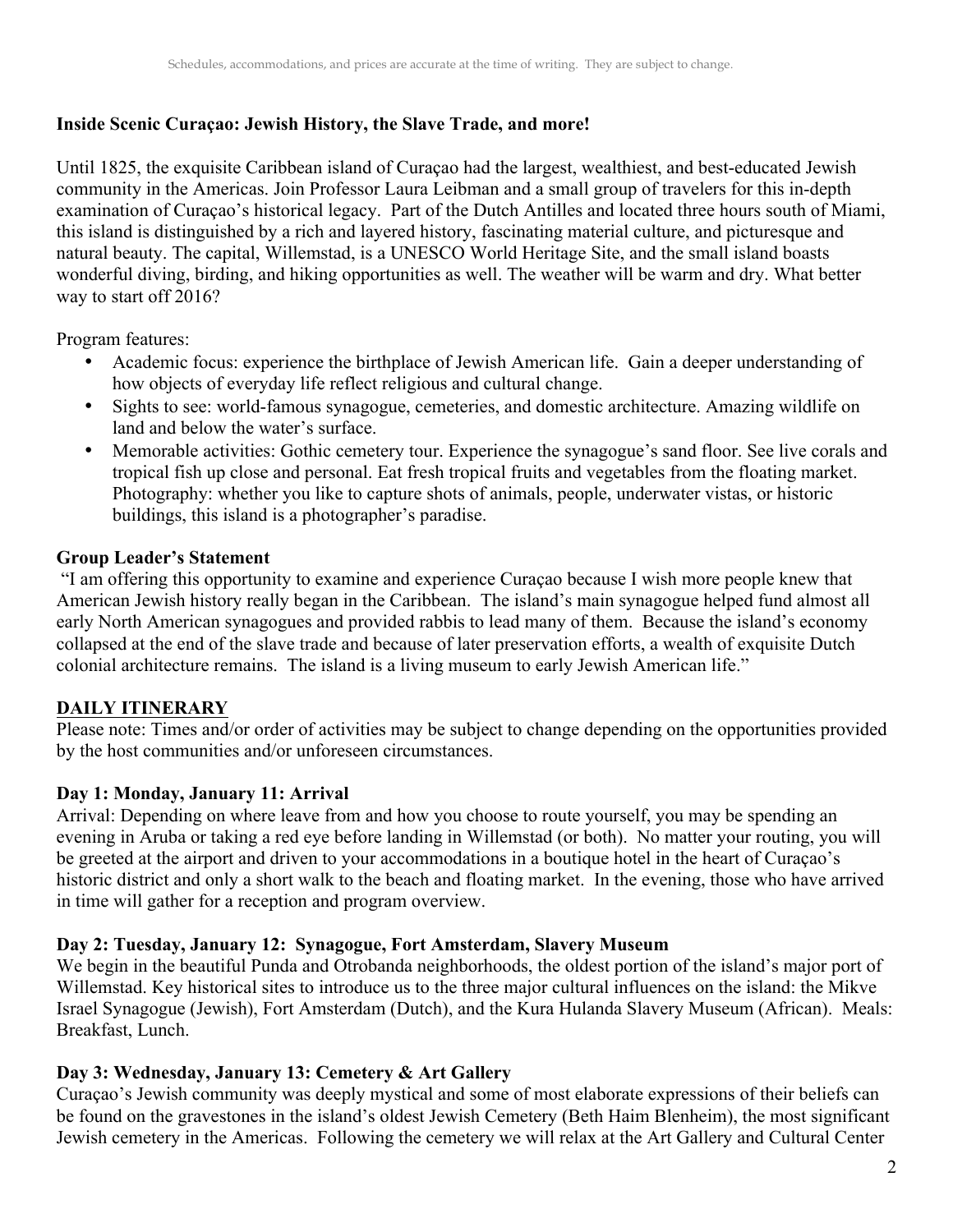at nearby Landhuis Habaii (Habaii Mansion), once the residence of some of the island's most important Jewish families. Meals: Breakfast, Lunch.

#### **Day 4: Thursday, January 14: Plantation Houses, Nature Preserve, Snorkeling**

Although almost all Jewish families had a house in Willemstad, they also often owned plantation houses around the island. We will visit some of the most famous of these at the island's West End, including one that was the site of a slave rebellion and another that is now a nature preserve. In between plantation houses, we will relax and snorkel at the island's incredible Little Knip beach. Meals: Breakfast, Lunch.

#### **Day 5: Friday, January 15: Urban Villas, Gothic Graves, Curaçao Liquor**

By the nineteenth-century, most Jews had moved out of the Punda into nearby Scharloo where they built urban villas. Our tour of the Scharloo neighborhood includes the famous Wedding-Cake House (now the National Archives), the gothic nineteenth-century cemetery, and the nearby Chobolobo estate, home of Curaçao Liquor. Meals: Breakfast, Lunch.

**Day 6: Saturday, January 16: Observe the Sabbath/Free Day.** Make an excursion back to the beaches, take a guided diving expedition, charter a sailboat, take a day trip to Bonaire or just enjoy the casual rhythms of the island. Meals: Breakfast.

#### **Day 7: Sunday, January 17: Departure day**

Departure day. Depending on travelers' schedules, we'll have a concluding breakfast and discussion with some optional educational activities to enjoy before the program concludes. Meals: Breakfast.

#### PROGRAM OVERVIEW

Participants should be comfortable in both urban and rural settings. The program involves moderate walking, including optional hiking. Not all areas are handicapped accessible, but reasonable accommodation will be made. The lodging will be in small, boutique hotels near the downtown area of Williamstad.

Program Cost: \$1750 per person (double occupancy--\$300 single supplement). This includes ground transportation, 6 nights lodging, two meals per day (breakfast and lunch, unless noted otherwise), entrances, and facilitated discussions. Not included: airfare, travel insurance (recommended, including med-evac), alcohol, personal items, tips, and upgraded hotel accommodations.

Group Size: 10-20 passengers.

Deposits: \$500 per person with registration, balance due within 45 days of departure (December 1, 2015).

Refunds are available if requested more than 30 days prior to departure according to the following schedule: 30-45 days prior  $= 25 \%$  refund 46-90 days prior  $=$  50 % refund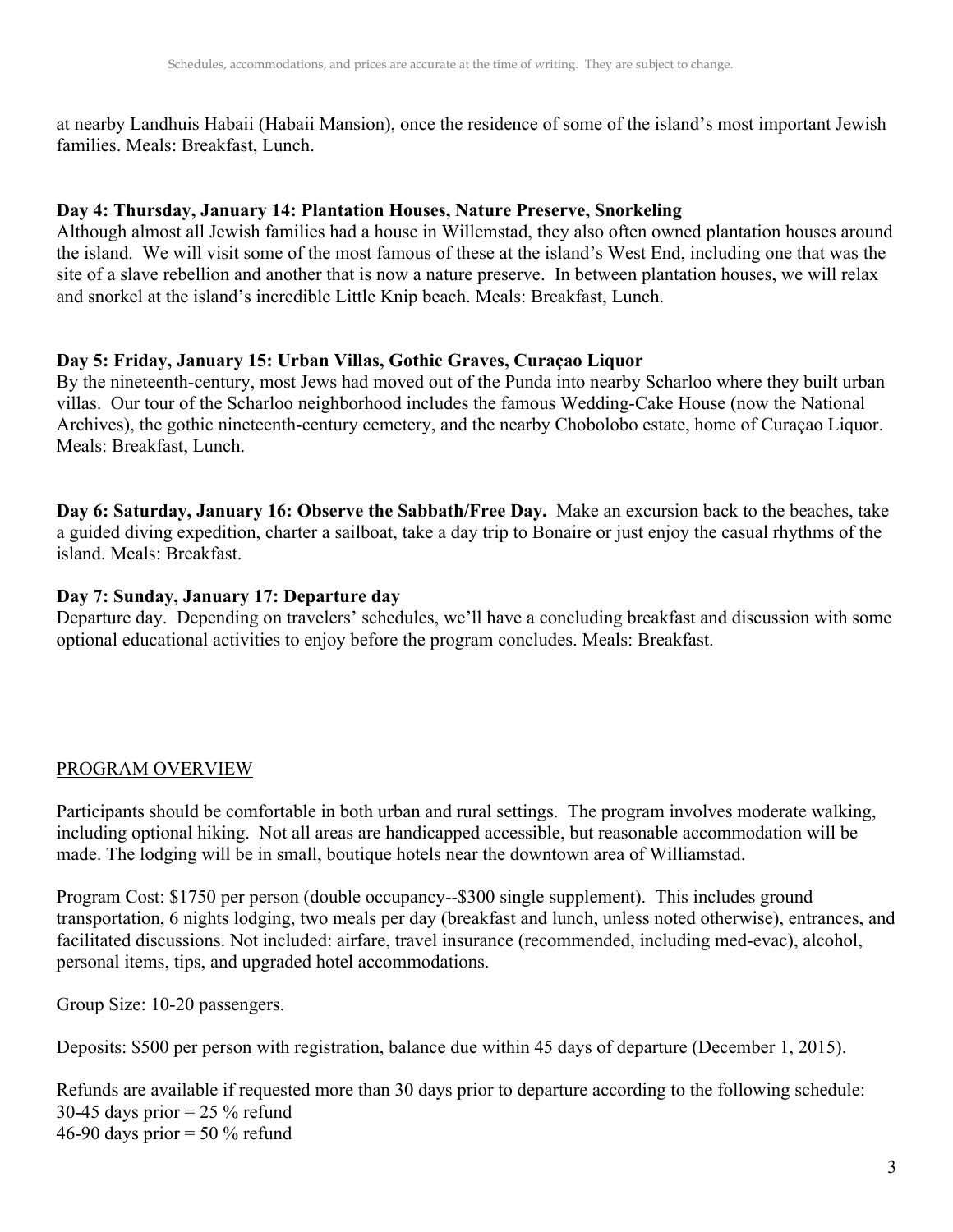91 days or more prior= full refund- \$150.

Registration deadline: October 10, 2015.

#### **INCLUSIONS**

- Accommodations in Willemstad
- Breakfast and lunches daily (except where noted)
- Entrances to all attractions
- Ground transportation (including hotel transfers)
- All applicable hotel and lodge taxes

## **EXCLUSIONS**

- Round trip air transportation
- Excess baggage charges levied by airlines
- Meals and beverages, other than specified
- Laundry and other items of a personal nature
- Personal and baggage insurance
- Cost for anything not specifically mentioned in the listing above

*Please note: The itinerary sequence is correct at the time of writing but is subject to change*.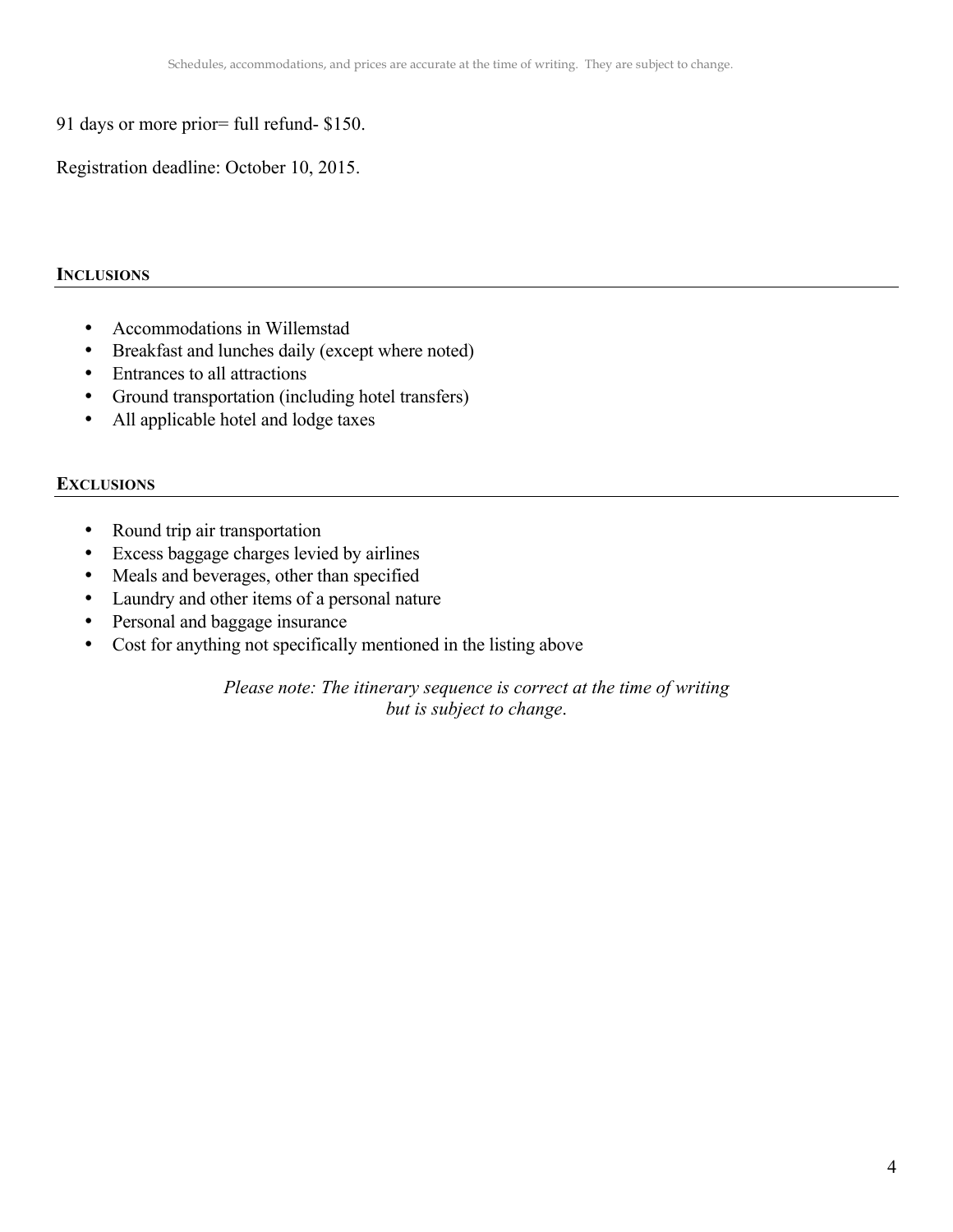#### **CONDITIONS OF TRAVEL:**

**HOW TO BOOK:** Fill out the reservation form below and send it to Office of Alumni & Parent Relations, Reed College, 3203 SE Woodstock Blvd, Portland, OR, together with a deposit of \$500 per person by October 10, 2015. Upon receipt of your signed reservation form and deposit, we will, subject to availability, reserve your place on your tour. When we send off your confirmation invoice, your booking is confirmed and accepted by us. Final payment is due not later than 45 days prior to departure: November 26, 2015.)

#### **WE HIGHLY RECOMMEND THAT YOU OBTAIN THE OPTIONAL INSURANCE POLICY**.

**ACCOMMODATIONS:** We have worked to obtain the best reasonably priced accommodations available.

**MEALS:** All meals as specified in the itinerary.

**TRANSFERS:** Roundtrip transfer of travelers between airports and hotels are excluded.

**TRIP INFORMATION:** Upon receipt of your application, instructions will be sent to you concerning all aspects of your trip, such as itinerary, photographic equipment, documents, clothing, insurance, etc.

**INVOICING:** Final invoicing of your trip will be done approximately three weeks prior to departure. Final payment is due 45 days prior to departure (November 26, 2015.)

**CANCELLATIONS:** Cancellations are only effective on receipt of written notification. The following per person fees are applicable on this tour:

30-45 days prior  $= 75 \%$  refund 46-90 days prior  $=$  50  $\%$  refund 91 days or more prior= full refund- \$150.

Registration deadline: October 10, 2015.

**NOT INCLUDED:** Excess baggage charges levied by airlines; laundry and other items of a personal nature; optional personal, baggage and tour-cancellation insurance policy; cost for anything not specifically included in listing above.

**RESPONSIBILITY:** Neither Reed College nor any person or agent acting for, through or on behalf of Reed College shall be liable for any loss or damage whatsoever arising from any cause whatsoever and without restricting the generality of the aforegoing shall particularly not be responsible for loss or damage arising from any errors or omissions contained in its brochure or other literature, loss or damage caused by delays, sickness, theft, injury or death. The college may at its discretion and without liability or cost to itself at any time cancel or terminate the guest's booking and in particular without limiting the generality of the aforegoing it shall be entitled to do so in the event of the illness or the illegal or incompatible behavior of the guest, who shall in such circumstances not be entitled to any refund. The person making any booking will, by the making of such booking, warrant that he or she has authority to enter into a contract on behalf of the other person included in such a booking and in the event of the failure of any or all of the other persons so included to make payment, the person making the booking shall by his/her signature thereof assume personal liability for the total price of all bookings made by him/her.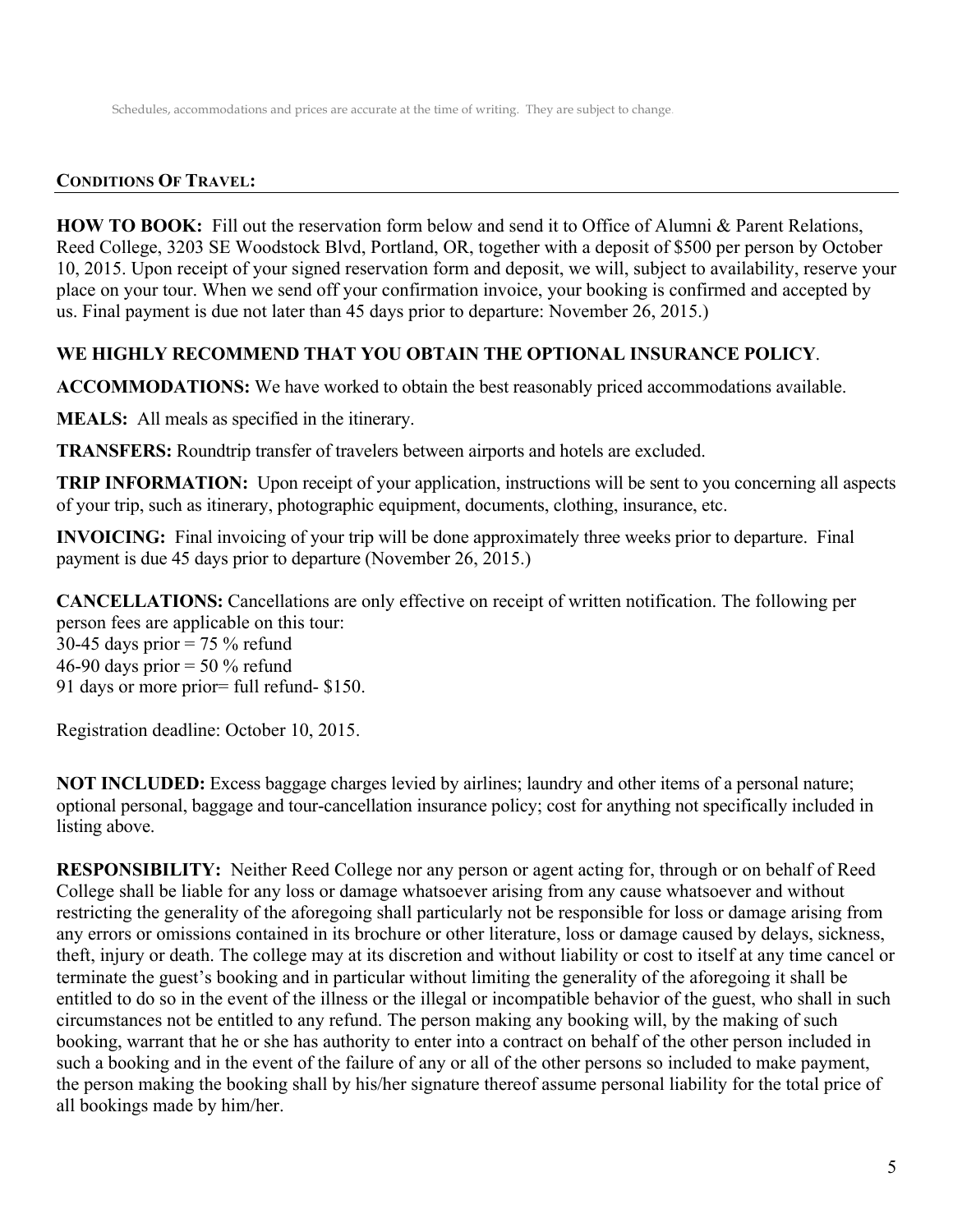**PHOTOGRAPHY:** The college reserves the right without further notice to make use of any photograph or film taken on the tour by our photographers without payment or permission. We guarantee that no photographs of a compromising nature will be used.

**CHANGES TO SCHEDULES:** Although every effort is made to adhere to schedules it should be borne in mind that the college reserves the right and in fact is obliged to occasionally change routes and hotels as dictated by changing conditions.

**REFUNDS:** While the college does its best to ensure that all anticipated accommodations are available as planned, there shall be no claim of any nature whatsoever against the college for a refund either in the whole or part, if any accommodations or excursion is unavailable and a reasonable alternative is not found.

**DELAYS:** We cannot be held liable for any delays or additional costs incurred as a result of airlines not running to schedule.

**CONSENT:** The payment of the deposit OR any other partial payment for a reservation on the program constitutes consent by all guests covered by that payment to all provisions of the conditions and general information contained in this brochure whether the guest has signed the booking form or not. The terms, under which you agree to take this program, cannot be changed or amended except in writing signed by an authorized director of the college.

**INSURANCE:** It is a condition of booking, that the sole responsibility lies with the guest to ensure that they carry the correct comprehensive travel and medical insurance to cover themselves, as well as any dependents/traveling companions for the duration of their trip to Curaçao. This insurance should include cover in respect of, but not limited to, the following eventualities: cancellation or curtailment of the program, emergency-evacuation expenses, medical expenses, damage/theft/loss of personal baggage, money and goods. Reed College, including its representatives, employees and agents will take no responsibility for any costs, losses incurred or suffered by the guest, or guest's dependents or traveling companions, with regards to, but not limited to, any of the above mentioned eventualities. Guests will be charged directly by the relevant service providers for any emergency services they may require and may find themselves in a position unable to access such services should they not be carrying the relevant insurance cover.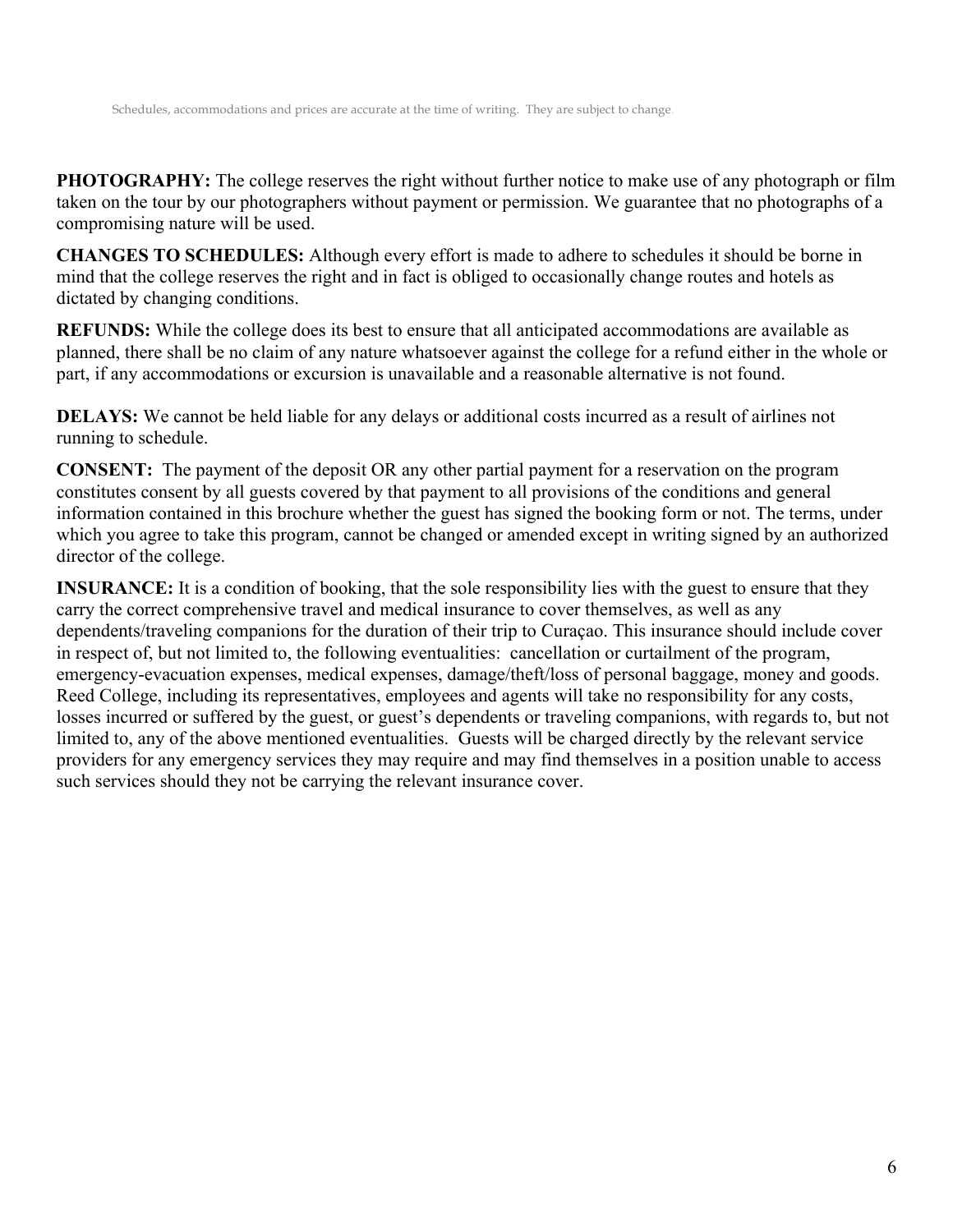| Schedules, accommodations and prices are accurate at the time of writing. They are subject to change.<br>RESERVATION FORM: Curaçao: the Oldest Jewish Community in the Western Hemisphere                                                                                                                                                                                                                                           |
|-------------------------------------------------------------------------------------------------------------------------------------------------------------------------------------------------------------------------------------------------------------------------------------------------------------------------------------------------------------------------------------------------------------------------------------|
| to Curaçao. Cost is \$1750 per person, double occupancy, land only). Final payment due date is: December 1,<br>2015.                                                                                                                                                                                                                                                                                                                |
| Please make check payable to REED COLLEGE or charge deposit to credit card:                                                                                                                                                                                                                                                                                                                                                         |
| CCV                                                                                                                                                                                                                                                                                                                                                                                                                                 |
| 1) NAME (As appears on passport): $\square$ Mr. $\square$ Mrs. $\square$ Ms.<br>Reed Class Year                                                                                                                                                                                                                                                                                                                                     |
| 2) NAME (As appears on passport): $\square$ Mr. $\square$ Mrs. $\square$ Ms.<br>Reed Class Year                                                                                                                                                                                                                                                                                                                                     |
| NAME FOR NAME BADGE IF DIFFERENT FROM ABOVE: 1)                                                                                                                                                                                                                                                                                                                                                                                     |
| $\overbrace{ }^{2)}$ $\overbrace{ }^{2}$ $\overbrace{ }^{2}$ $\overbrace{ }^{2}$ $\overbrace{ }^{2}$ $\overbrace{ }^{2}$ $\overbrace{ }^{2}$ $\overbrace{ }^{2}$ $\overbrace{ }^{2}$ $\overbrace{ }^{2}$ $\overbrace{ }^{2}$ $\overbrace{ }^{2}$ $\overbrace{ }^{2}$ $\overbrace{ }^{2}$ $\overbrace{ }^{2}$ $\overbrace{ }^{2}$ $\overbrace{ }^{2}$ $\overbrace{ }^{2}$ $\overbrace{ }^{2}$ $\overbrace{ }^{2}$<br>STREET ADDRESS: |
|                                                                                                                                                                                                                                                                                                                                                                                                                                     |
| E-MAIL ADDRESS: FAX: (                                                                                                                                                                                                                                                                                                                                                                                                              |
| I certify that I have not recently been treated for, nor am I aware of any physical or other condition or<br>0<br>liability that would create a hazard to myself or the other members of this tour.                                                                                                                                                                                                                                 |
| The two of us above are sharing a room and, where possible, would like a room with:<br>□<br>$\Box$ ONE $\Box$ TWO beds (Make one selection only)                                                                                                                                                                                                                                                                                    |
| I am sharing with<br>□<br>(form sent separately)                                                                                                                                                                                                                                                                                                                                                                                    |
| □<br>I need assistance in securing a roommate. I understand if REED COLLEGE cannot locate one for<br>me by final payment date, I agree to pay the additional single supplement.<br>I prefer to share<br>with: $\Box$ Smoker $\Box$ Non-smoker                                                                                                                                                                                       |
| I/WE HAVE READ THE GENERAL INFORMATION SECTION OF THIS BROCHURE AND<br>UNDERSTAND AND AGREE TO THE TERMS AND CONDITIONS STATED HEREIN:                                                                                                                                                                                                                                                                                              |
| <b>SIGNATURE:</b>                                                                                                                                                                                                                                                                                                                                                                                                                   |
| DATE:                                                                                                                                                                                                                                                                                                                                                                                                                               |
| SIGNATURE:                                                                                                                                                                                                                                                                                                                                                                                                                          |
|                                                                                                                                                                                                                                                                                                                                                                                                                                     |